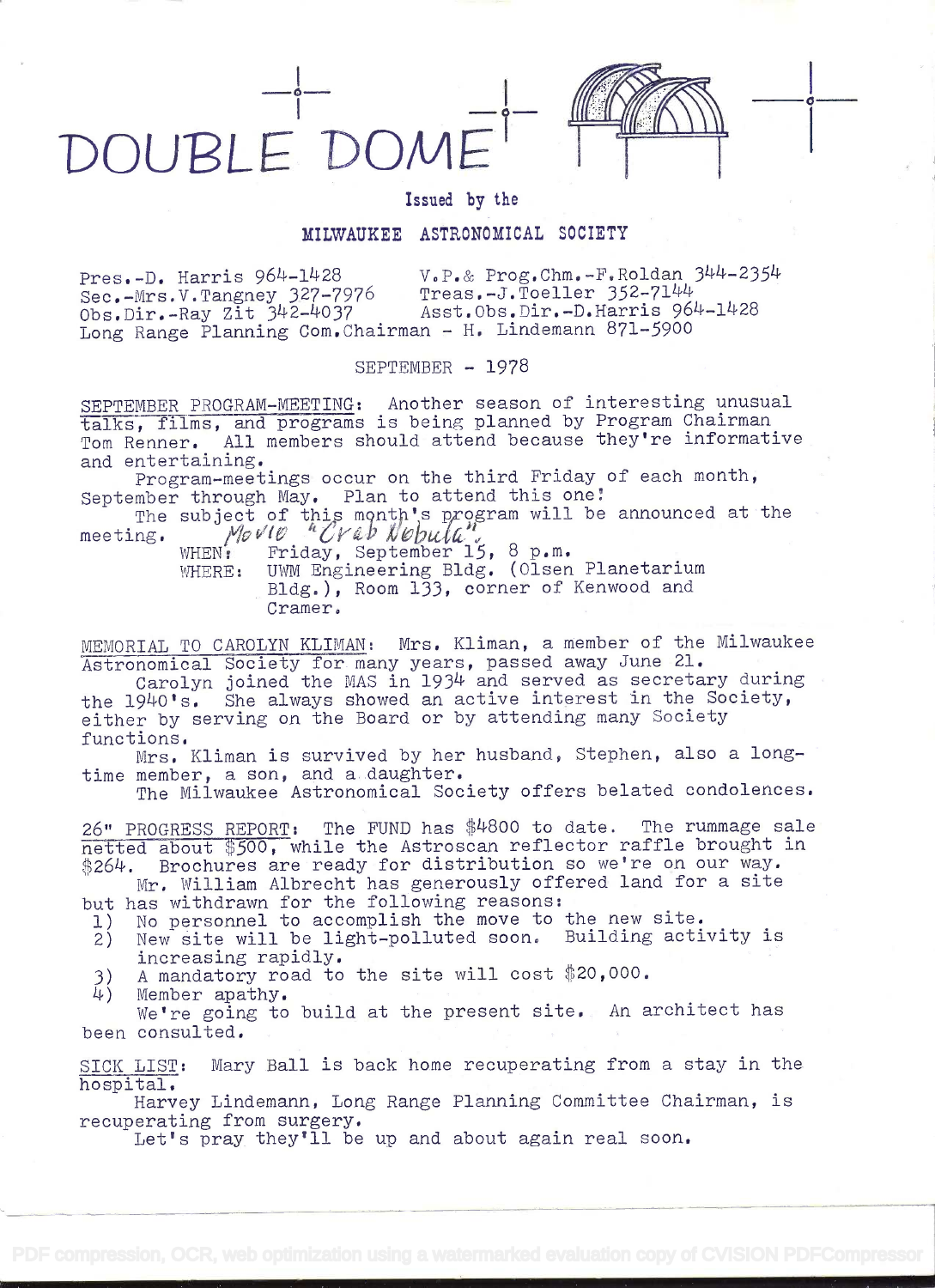YOUR DUES ARE DUE: The Milwaukee Astronomical Society fiscal year begins Sept. ], so that means dues notices will soon be mailed. You can save the Society many \$\$\$ by remitting now! Furthermore,<br>we're moving ahead on the 26" scope so we'll need every buck.<br>Send your remittance to Treas. James Toeller, 407 W. Mall Rd.,<br>Milw., Wis. 53217 (352-7144), pa

- . Individuals--\$20.
- . Families--\$20 plus \$1.00 for each additional member.
- . Non-Residents- $-15.$
- . Members under  $16$  as of Sept. 1, 1978--\$12.50.
- 

. Founder Members--\$7.50.<br>MAS memberships make great gifts.

And something extra for the 26" FUND will surely help at this time. Thank you.

NEW MEMBERS-WELCOME: Meet 26 new members:<br>David DeRemer, Waukesha; Eric∥Dunlap, Mukwonago; Jeffrey Ehlinger, Waukesha; William Frechette, Greendale; William Gershan, Milwaukee; Donald Grenda, S. Milwaukee; James*i*Hahn, Milwaukee; Robert/Halter, Milwaukee; John Jach, Milwaukee; Daniel Martin, Hales Corners; Susan Leigh, Dr. Max & Linda Wingerd, Brookfield; Harold Jr., Jane / & Eric $V$  Worden. Wauwatosa.

OPEN HOUSE RESUME': About 900 guests attended the 7 Open House nights despite the something-to-be-desired weather. But it relented to let Venus and the moon put on a great show!<br>The book sales, parking donations, and Astro

brought in over \$800, and many visitors are now members, so we did<br>pretty well.<br>Incidentally; the lucky winner of the  $4\frac{1}{4}$ " Edmund Astroscan<br>2001 reflector is Steven Chevaz, 6470 N. 54th St., Milwaukee.<br>Thanks to al

35 MM SLIDES WANTED: MAS Vice Pres. & Prog. Chairman Francisco<br>Roldan wants to see your collection of 35 mm slides of the<br>Observatory, planets, stars, or anything else astronomical.<br>They're needed for a Society collection. you after copies are made.

WE'RE HAVING A PARTY! Join the Star Party at the Observatory,<br>Sat. Oct. 7, starting at dusk. You bring your dinner or bar-b-q<br>grill, and Treas. Jim Toeller will let a few bucks loose to<br>provide coffee and goodies. And who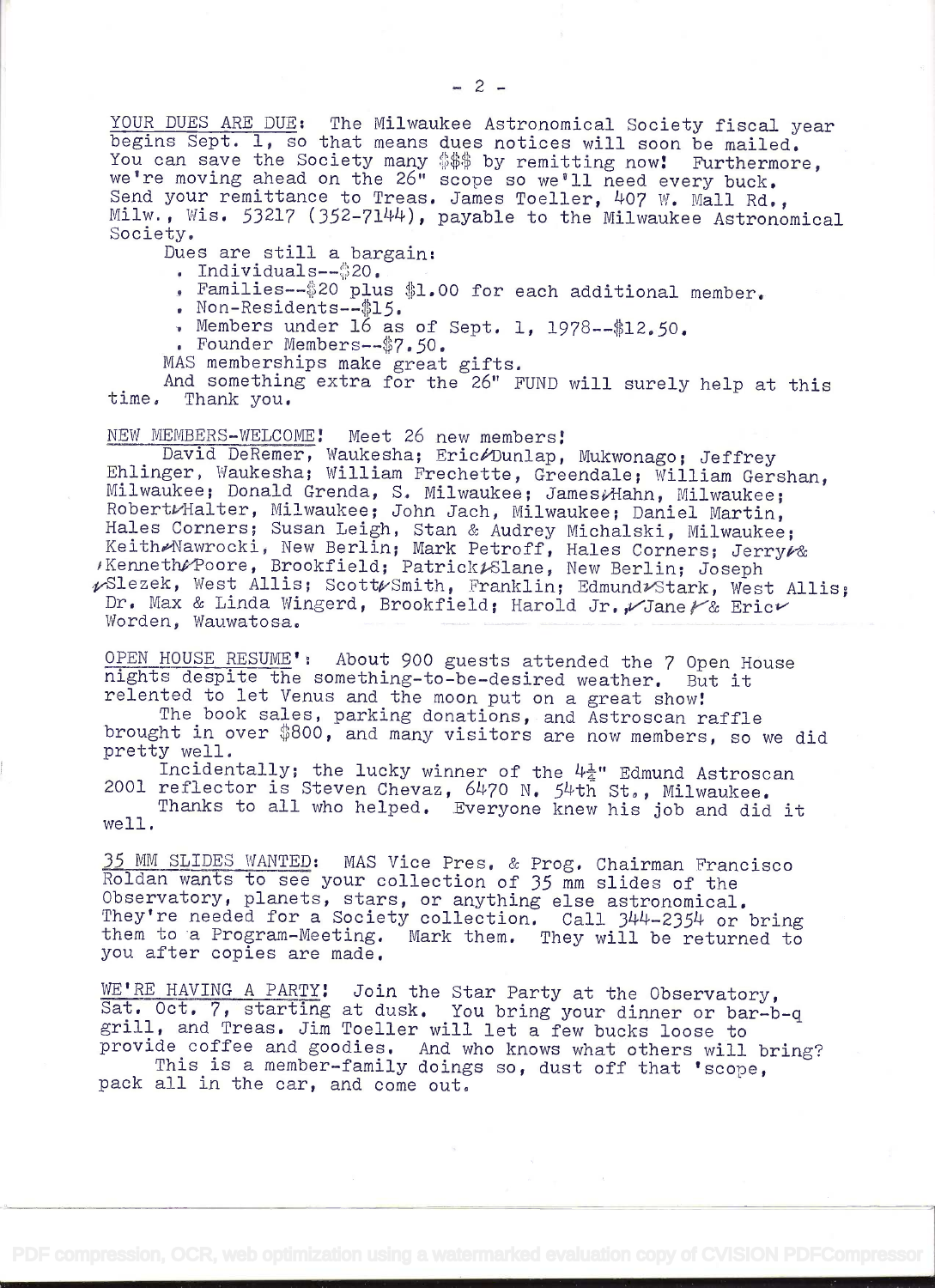- CALENDAR:<br>- Fri., Sep. 15 -- General Program-Meeting, 8 p.m., UWM Engrg.<br>Bldg., Room 133.<br>- Fri. Sep. 22 -- Board of Directors meeting, 7:30 p.m.; at the<br>home of Mr. & Mrs. John Geraci, 2231 N. 39th St. (442-2736).
	-
	- Wives are invited.<br>- Wed., Oct.  $4$  -- Staff Meeting, 7:30 p.m., at the Observatory.<br>There'll be a film on solar eclipses. Call R. Zit (342-4037)<br>first. All members are welcome. Learn about the Observatory,<br>equipment use,

FOR SALE! 4" Unitron Refractor; with equitorial mount, slow motion controls on R. A. and declination axes, setting circles<br>with verniers, tripod, weight driven clock drive, Astrocamera,<br>sun projecting screen, diaphragm solar aperature, Unihex, 2.4 in. with vernicity, orrpod, weight driven crock drive, Astrocamera,<br>sun projecting screen, diaphragm solar aperature, Unihex, 2.4 in.<br>guide scope, viewfinder, many eyepieces, carrying cases, and more. All for best offer over \$1,000. Please call Mr. William C. Hammel, 130 Birch Ave., Whitefish Bay, Wis. 53217, 964-0158.

FOR SALE: 6" Edmund Reflector; with 3 eyepieces, achromatic<br>Barlow, clock drive, sun projection adapter, tripod. All for \$200. Please call John or Al Souhrada, 3453 S. 35th St., Milw., Wis., 645-6952.

METEOR SHOWER:

SHOWER MAXIMUM PEAK RATE/HR COMET SOURCE Draconic Mon., Oct. 9 10 Giacobini-Zinner Best viewing between midnight and dawn.

MARK YOUR CALENDAR! The 1979 Annual Dinner-Meeting will take place in the Boulevard Inn's Brittany Room, Fri. Jan. 19, 1979.

OBSERVATORY NOTES: Ray Zit, Observatory Director (342-4037).

o KEYHOLDERS, please note: Without exception, MAS keyholders are dependable and conscientious. But occasionally an error of haste, commission, or omission does occur. And so the following reminder. ALL keyholders must keep

the grounds, buildings, and equipment. Keep an eye on what's<br>going on. Make sure everything is in order before you leave-<br>lights, smokes, and garbage out, water faucets off, chairs in<br>place, and locks locked. Be certain th

- <sup>o</sup>Keyholders needing questions answered concerning operation of the Halbach telescope please call Ray Zit.
- <sup>o</sup>Phase 1 of the Orion program will start soon. Observers wishing to work at home should sign up at the meeting.